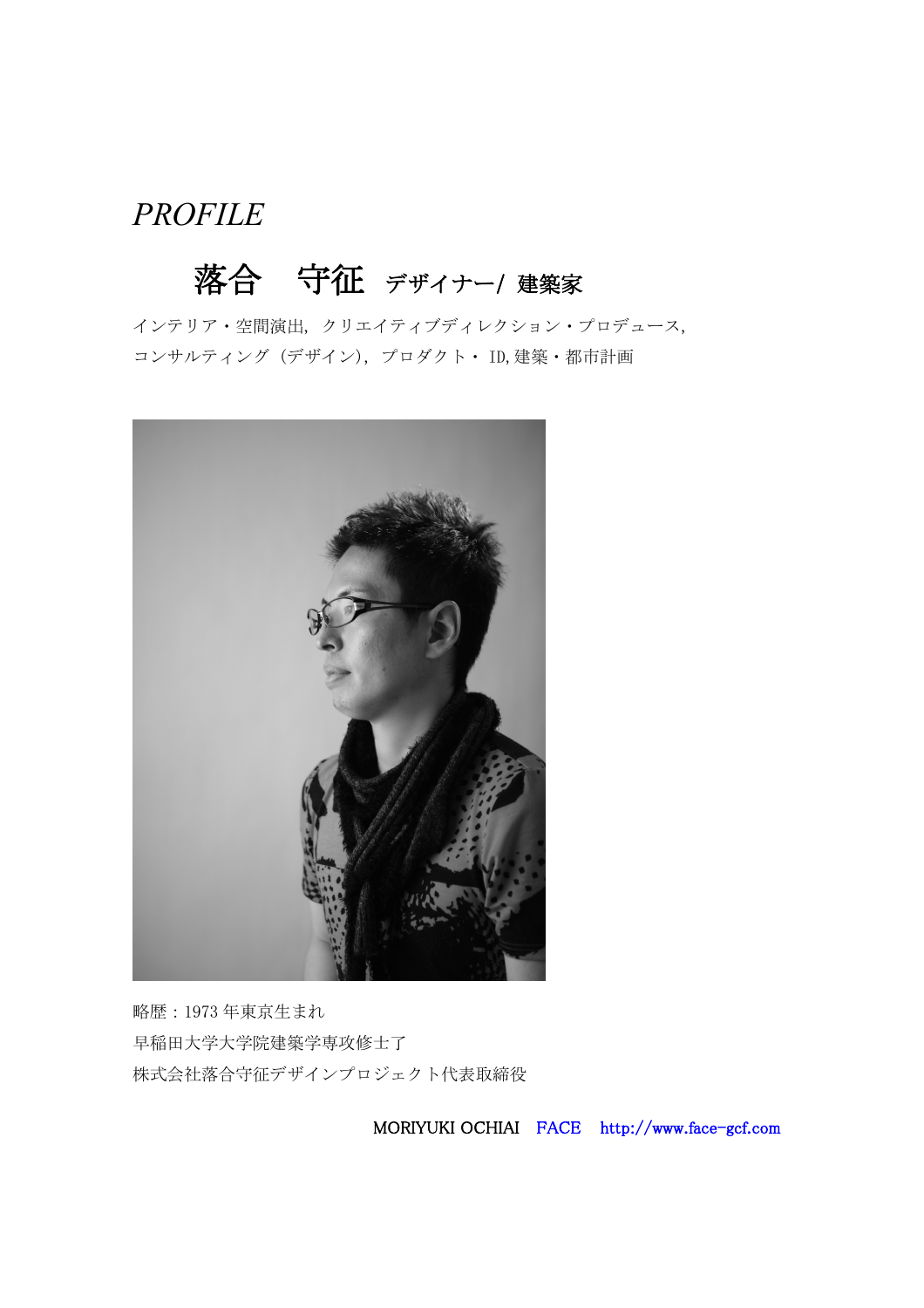活動・業務内容:

建築・空間・プロダクトデザイン、ブランドデザインなど

多様なデザイン活動を展開するデザインファームです。

その瑞々しく創造力溢れた空間は、

世界最高峰のデザイン賞 iF デザイン賞( ドイツ)最高位金賞、

同じく世界三大デザイン賞の一つであるレッド・ドット・デザイン賞(ドイツ)二回、

ドイツデザイン協会賞 Special Mention、Nominee 賞三回、

アメリカを代表するデザインメディア主催の国際賞 INTERIOR DESIGN Bestof Year Award ( USA ) 最優秀賞 三回 (奨励賞一回)、

レストラン・バーデザインの世界最高峰の国際デザイン賞である Restaurant & Bar Design Awards ( イギリス ) Decorative Lighting 部門にて、二年連続で最優秀賞を受賞、

イギリスデザイン協会主催 Society of British and International Design Award では、商業施設部 門で同じくショートリストに選出された新国立競技場の設計者であるザハ・ハディド氏を抑え、最 優秀賞を受賞、

また近年では Restaurant & Bar Product Design Awards ( イギリス)の国際審査員も務めるなど、 国際アワードでの受賞や世界各国のメディアで紹介され、世界的に高い評価を受けています。 私達は、デザイン活動を通して、人と空間の新しい在り方を探求し、新しい時代の空間創造の挑戦 を行い続けます。

## **FACE (http://face-gcf.com)**

〒150-0013 東京都 渋谷区 恵比寿 2-24-6-203 Tel: 03-6721-6944 / Fax: 03-6721-6944 担当: 萩原 携帯 : 090-5317-7331 / E-Mail: [hag@face-gcf.jp](mailto:hag@face-gcf.jp) / G-Mail: [facegcf.jp@gmail.com](mailto:facegcf.jp@gmail.com)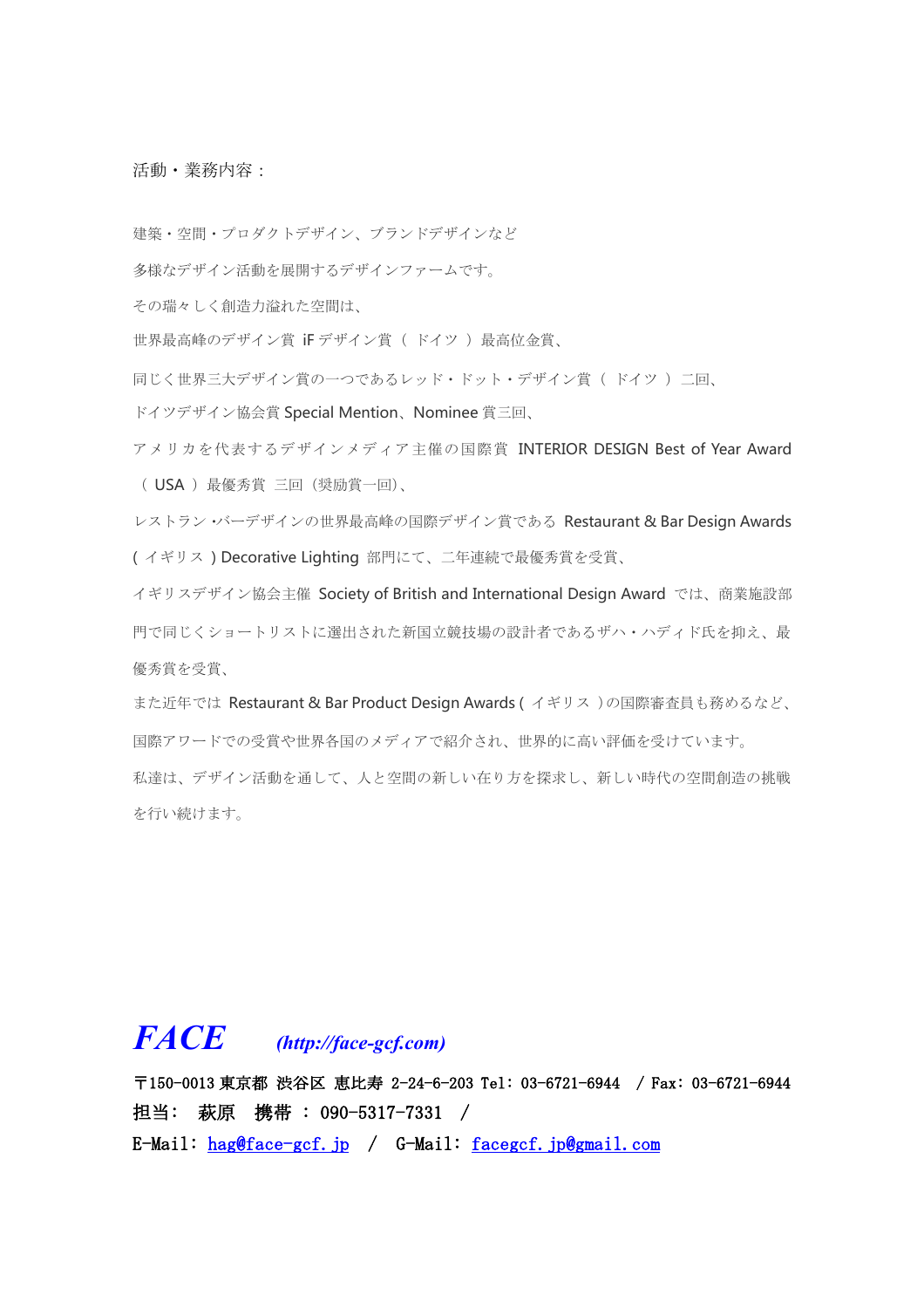### Award / Selected

#### 2017

- A' Design Award 2017 Silver Winner ( イタリア )
- A' Design Award 2017 Winner ( イタリア )
- [Archdaily](http://boty.archdaily.com/us/2017/candidates/105424/waterscape-memory-of-water-moriyuki-ochiai-architects) Building of the Year 2017 nominee ( アメリカ )

#### 2016

- A' Design Award 2016 Silver Winner ( イタリア )
- SBID (Society of British and [International](http://www.internationaldesignexcellenceawards.com/finalist/momom-store/) Design) International Design Award 2016 finalist
- / Retail Design 部門(イギリス)
- DOMUS [magazine](http://www.domusweb.it/content/domusweb/en/news/2016/02/13/best_of_beautysalon.html) Best of Beauty Salon 選出 ( イタリア )
- DOMUS [magazine](http://www.domusweb.it/en/news/2015/12/12/best_of_schools.html) Best of School 選出 ( イタリア )
- Archinect [magazine](http://archinect.com/news/article/149944090/ten-top-images-on-archinect-s-kids-spaces-pinterest-board) Ten Top Images / Kids Spaces 選出 (アメリカ)

#### 2015

- INTERIOR DESIGN Best of Year Award 2015 最優秀賞 / Counter Service 部門 ( [INTERIOR](http://www.interiordesign.net/projects/11332-momom-2015-boy-winner-for-counter-service) DESIGN 誌 アメリカ )
- [Restaurant](http://restaurantandbardesignawards.com/2015/entries/dream-dairy-farm-restaurant) & Bar Design Award 2015 最優秀賞 / Decorative lighting 部門 (イギリス) ドイツデザイン協会賞 2015 建築インテリア部門 Special mention [\(ドイツデザイン協議会](http://gallery.designpreis.de/en/gdagallery/show/Project/dream-dairy-farm-store.html)) [ドイツデザイン協会賞](http://gallery.designpreis.de/en/gdagallery/show/Project/aluminium-flower-garden.html) 2015 建築インテリア部門 Nominee ( ドイツデザイン協議会 )
- DOMUS magazine Best of [Restaurants](http://www.domusweb.it/en/news/2014/11/22/best_of_restaurants.html) 選出 ( イタリア )
- SBID (Society of British and [International](http://internationaldesignexcellenceawards.com/finalist/dream-dairy-farm-restaurant) Design) International Design Award 2015 finalist / Restaurant&Bar 部門(イギリス)
- [日本サインデザイン協会](�� h t t p : / / w w w . s i g n . o r . j p / a b o u t _ s d a / b u s i n e s s / s d a - a w a r d / 2 0 1 5 - 2 /R�^ dQe�x) SDA 賞( 空間・環境部門 )2015 入選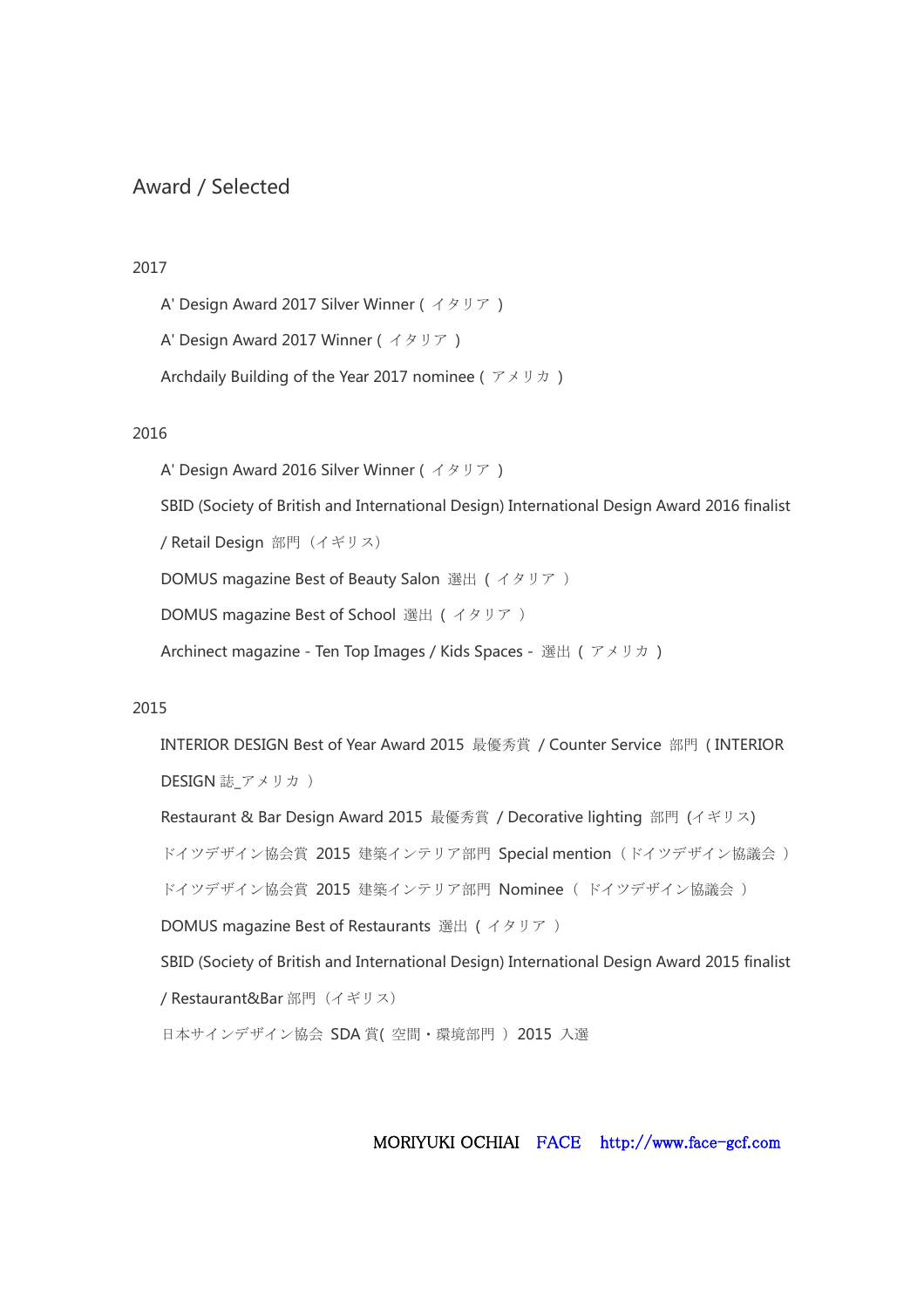#### 2014

[Restaurant](http://restaurantandbardesignawards.com/2014/entries/light-cave) & Bar Design Awards 2014 最優秀賞 / Decorative lighting 部門 (イギリス) INTERIOR DESIGN Best of Year Award 2014 Honoree / [食物販部門](http://www.interiordesign.net/articles/8717-best-of-year-2014-project-winners/) (INTERIOR DESIGN 誌 アメリカ )

A' Design Award Winner ( [イタリア](http://www.adesignaward.com/design.php?ID=33165) )

#### 2013

INTERIOR DESIGN Best of Year Award 2013 最優秀賞 / [食物販部門](http://www.interiordesign.net/projects/9911-2013-boy-winner-fooddrink-retail/) ( INTERIOR DESIGN 誌\_

アメリカ )

```
レッド・ドット・デザイン賞 2013 (ドイツ)
```
LEAF [International](http://www.arena-international.com/leaf/interior-design-awards-2013/2013-shortlist) Interior Design Award 2013 Commercial Building of the Year shortlist

( ドイツ )

```
ドイツデザイン協会賞 2013 建築インテリア部門 Nominee ( ドイツデザイン協議会 )
```
[ドイツデザイン協会賞](http://www.german-design-council.de/en/designpreise/german-design-award/2013/online-ausstellung.html?id=&L==3&mode=Search&compname=moriyuki+ochiai+architects&prodname=&winnergold=&winnersilver=&specialmention=&nominees=&kategorie2id=&Search=Search) 2013 展覧会デザイン部門 Nominee ( ドイツデザイン協議会 )

Modern Decoration [International](http://www.modernde.com/) Media Award " Annual Restaurant & Bar Space Award "

( Modern Decoration 誌\_中国 )

[日本商環境デザイン協会](http://www.jcd.or.jp/designaward_2013/best100.html) JCD デザインアワード 2013 入選

[日本サインデザイン協会](�� h t t p : / / w w w . s i g n . o r . j p / a b o u t _ s d a / b u s i n e s s / s d a - a w a r d / 2 0 1 3 - 2 /R�^ dQe�x) SDA 賞( 空間・環境部門 )2013 入選

#### 2012

iF デザイン賞 2012 最高位金賞 / [建築・インテリアデザイン部門\(](http://ifworlddesignguide.com/entry/86576-arkhe-beauty-salon)ドイツ)

iF デザイン賞 2012 入賞 / 展覧会デザイン部門 ( ドイツ )

SBID ( Society of British and [International](http://www.internationaldesignexcellenceawards.com/past-winners/2012-winners/arkhe-beauty-salon) Design) International Award 2012 最優秀賞 / 商

業施設部門 ( イギリス )

[レッド・ドット・デザイン賞](http://red-dot.de/cd/online-exhibition/work/?code=10-1557&y=2012&c=151&a=0) 2012 (ドイツ)

International Architecture Awards 2012 Shortlist (アメリカ)

[日本商環境デザイン協会](http://www.jcd.or.jp/designaward_2012/best100.html) JCD デザインアワード 2012入選